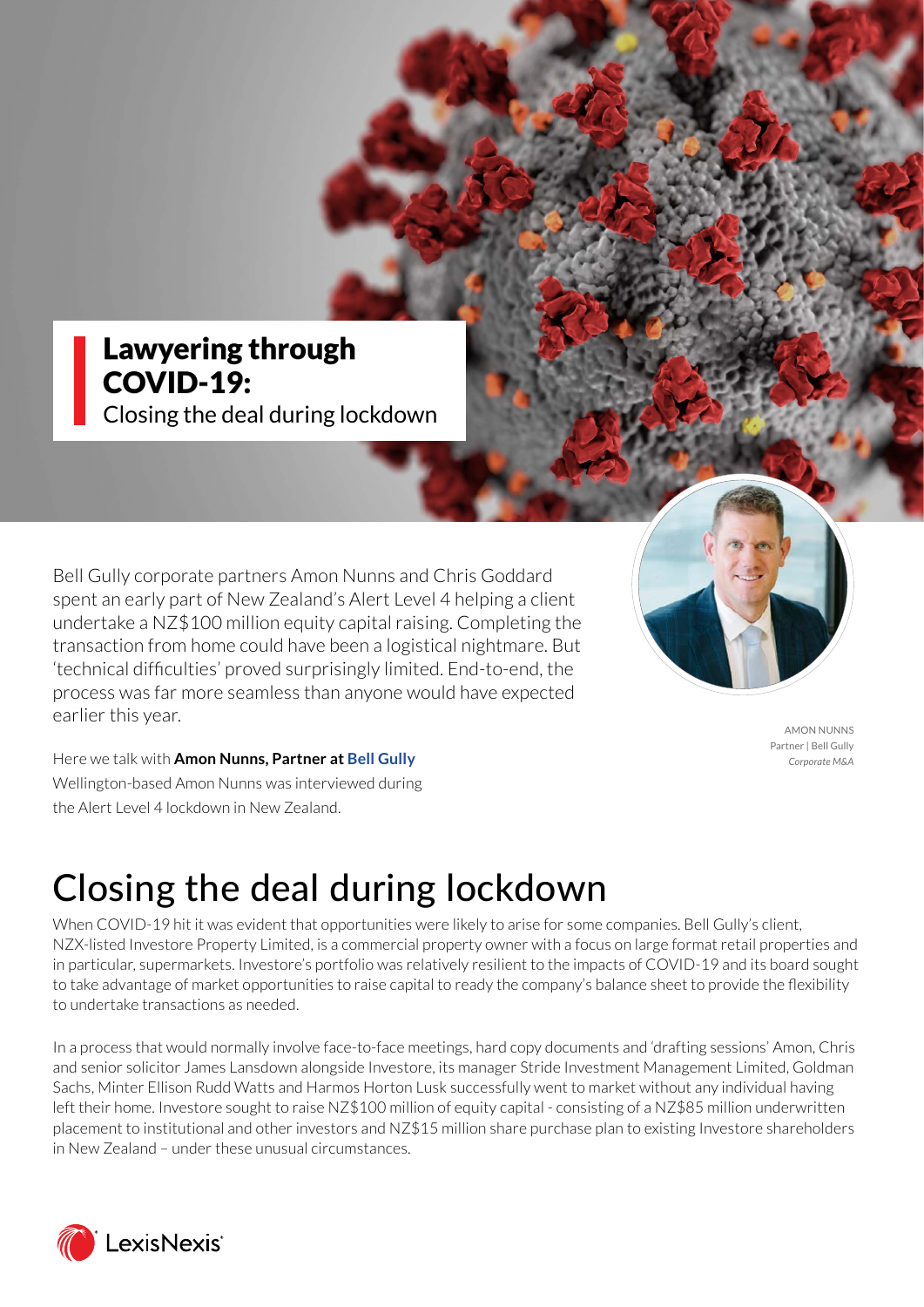We held regular video conference meetings within our team, the client and wider adviser team, where we would run through the status of the workstreams.  $\begin{array}{c}\n 6 \\
 6 \\
 \hline\n 1\n \end{array}$ urur<br>tus d<br><mark>J J</mark>

#### **With multiple parties involved, all under lockdown, how did you communicate?**

Spread out across our homes in Auckland and Wellington, regular catch ups were key. We held regular video conference meetings within our team, the client and wider adviser team, where we would run through the status of the workstreams.

The daily working video conferences in the lead-up to the launch of the transaction were very effective, and when working in a compressed timeframe we see a place for them right from the start of the transaction. Visual clues were key to ensuring the meetings were quick and effective.

#### **What technology was needed?**

We employed a variety of online systems which were great to have. Some have been used regularly in the past, such as the various board paper management systems for distribution of materials (in this case Diligent). Others were new and have become more regularly used since the lock-down. In particular personal video conferencing – the 'share screen' function worked well on group calls where one person could 'run' the document and comments could be discussed and updated in real time.

Applications which permit a director to apply his or her electronic signature to resolutions or other documents were very useful to manage authorisations and execution of agreements.

Video calls add another dynamic, with the advisers, management team and directors all in their own homes. Although unusual at the outset, it created a deeper relationship between the participants due to the more personal nature of the interaction.

## What were the key hurdles?

#### **Timing**

One challenge was timing. A number of capital raisings have been undertaken in response to COVID-19 so launching in the right window was important. Being close to the 'front of the queue' was helpful.

#### **A 'virtual-only' environment**

In a normal environment we would have completed many of the processes of the transaction face-to-face. One of the useful processes in a capital raising transaction is being able to have 'drafting sessions' as a group. Due to the current environment, instead we spent a lot of time on the phone and video calls discussing documents and drafting changes.

In usual circumstances, we would review a hard-copy of the final offer document before it goes to print. In this case, all of the review and sign-off process had to be done electronically.

In usual circumstances, we would review a hard-copy of the final offer document before it goes to print. In this case, all of the review and sign-off process had to be done electronically.  $\qquad \qquad \bullet$ "

We also had to consider how to best provide for shareholders to be able to accept the share purchase plan offer. A usual process is to allow shareholders to return hard-copy application forms, with payment by way of cheque. However, given the difficulties in banking cheques at the moment, the decision was made not to accept payment by cheque. Shareholders could still post application forms (although were encouraged not to, given the likely delay in postal systems) but all payments were made online.

#### **Snail mail**

The impacts of COVID-19 on the postal system generally was also a consideration. Shareholders who had not provided consent to receive documents electronically were required to have hard-copy offer materials posted to them. The potential delays in the materials arriving, and the ability for those shareholders to be able to accept the offer, went into the mix when it came to deciding the length of the offer period.

We did have to engage with NZX for specific waivers from certain Listing Rules (including for certain COVID-19 relief granted by NZX, which was not quite broad enough to provide for the offer we assisted with). Again, this was a relatively seamless process with NZX supportive once knowing the rationale and practicalities.